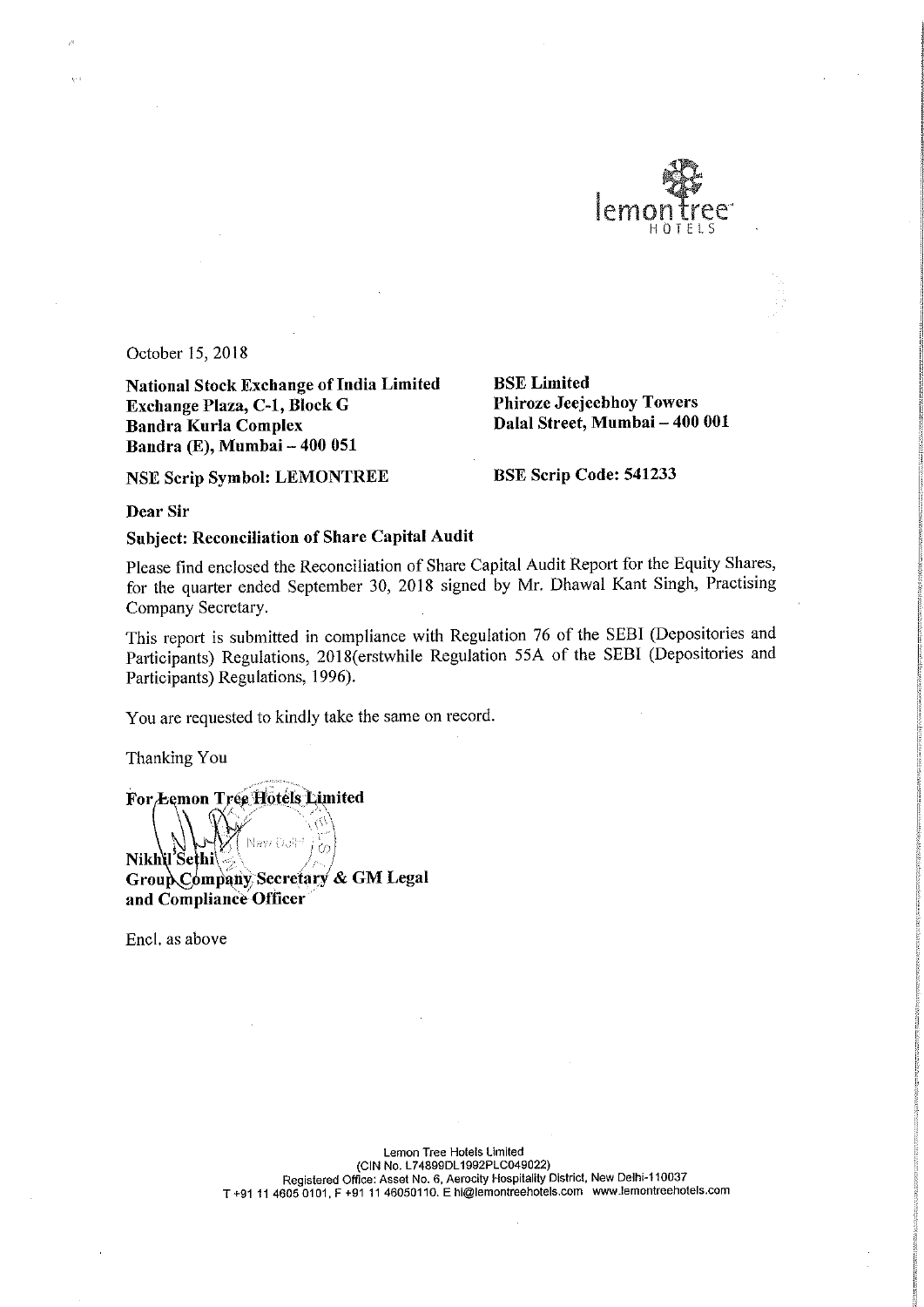D.S. ASSOCIATES **Company Secretaries** 

| 1.  | For Quarter Ended                                                           | 30 <sup>th</sup> September, 2018         |                                             |  |
|-----|-----------------------------------------------------------------------------|------------------------------------------|---------------------------------------------|--|
| 2.  | <b>ISIN</b>                                                                 | INE970X01018                             |                                             |  |
| 3.  | Face Value                                                                  | $Rs.10/-$                                |                                             |  |
| 4.  | Name of the Company                                                         | Lemon Tree Hotels Limited                |                                             |  |
| 5.  | Registered Office Address                                                   |                                          | Asset No. 6, Aerocity Hospitality District, |  |
|     |                                                                             | IGI Airport, New Delhi-110037            |                                             |  |
| 6.  | Correspondence Address                                                      |                                          | Asset No. 6, Aerocity Hospitality District, |  |
|     |                                                                             |                                          | IGI Airport, New Delhi-110037               |  |
| 7.  | Telephone No. and Fax No.                                                   |                                          | Tel No: 011-46050101                        |  |
|     |                                                                             |                                          | Fax: 011-46050110                           |  |
| 8.  | Email Address                                                               |                                          | sectdeptt@lemontreehotels.com               |  |
| 9.  | Name of the Stock Exchanges where the                                       | <b>BSE</b> Limited                       |                                             |  |
|     | Company's Securities are Listed                                             | National Stock Exchange of India Limited |                                             |  |
| 10. | <b>Issued Capital</b>                                                       | No. of Shares                            | % of Total Issued                           |  |
|     |                                                                             |                                          |                                             |  |
|     |                                                                             |                                          | Capital                                     |  |
|     |                                                                             |                                          |                                             |  |
|     |                                                                             | 79,22,46,464                             | 100.00%                                     |  |
| 11. | Listed Capital (Exchange wise) - BSE                                        | 79,22,46,464                             | 100.00%                                     |  |
|     | (As per Company's Records) - NSE                                            | 79,22,46,464                             | 100.00%                                     |  |
| 12. | Held IN DEMAT Form in CDSL                                                  | 3,10,94,835                              | 3,92%                                       |  |
| 13. | Held IN DEMAT Form in NSDL                                                  | 59,73,10,500                             | 75.39%                                      |  |
| 14. | Physical                                                                    | 16,38,41,129                             | 20.68%                                      |  |
| 15. | Total No. of Shares $(12+13+14)$                                            | 79, 22, 46, 464                          | 100.00%                                     |  |
| 16. | Reason for Difference if Any, between                                       | N.A.                                     | N.A.                                        |  |
|     | (10&11), (10&15), (11&15)                                                   |                                          |                                             |  |
| 17. | Certifying the Details Of Changes In Share Capital During The Quarter Under |                                          |                                             |  |
|     | Consideration<br>As per Table                                               |                                          |                                             |  |

## RECONCILIATION OF SHARE CAPITAL AUDIT

Particulars No. of Applied/ Listed On Whether Whether In-prin.appr.  $\mathbf{x} \times \mathbf{x}$ Shares Not Applied Stock Ex. pending for Intimated Intimated SE(Names) For Listing (Names) to CDSL to NSDI. **ESOPs** 5833781 Yes Applied **BSE** Limited  $\overline{N/A}$  $\overline{Yes}$ National Stock **Exchange of** India Limited

\*\*\*Rights, Bonus, Preferential Issue, ESOPs, Amalgamation, Conversion, Buyback, Capital Reduction, Forfeiture Any Other (to Specify)

|     | Register of Members is Updated (Yes $/N_0$ )  | Yes  |
|-----|-----------------------------------------------|------|
|     | (Not, Updated Upto Which Date)                |      |
| 19. | Reference of previous quarter with regards to | N.A. |
|     | excess dematerialized shares, if any.         |      |

CERTIFIED TRUE COPY

: A-233, Ground Floor, Bunkar Colony, Off. Ashok Vihar IV, Delhi - 110052 Phone : +91 11 27307634, 43085635 Mobile: +91 9212735635 E-mail : info@dsassociate.com Website: www.dsassociate.com

 $\sum \delta$